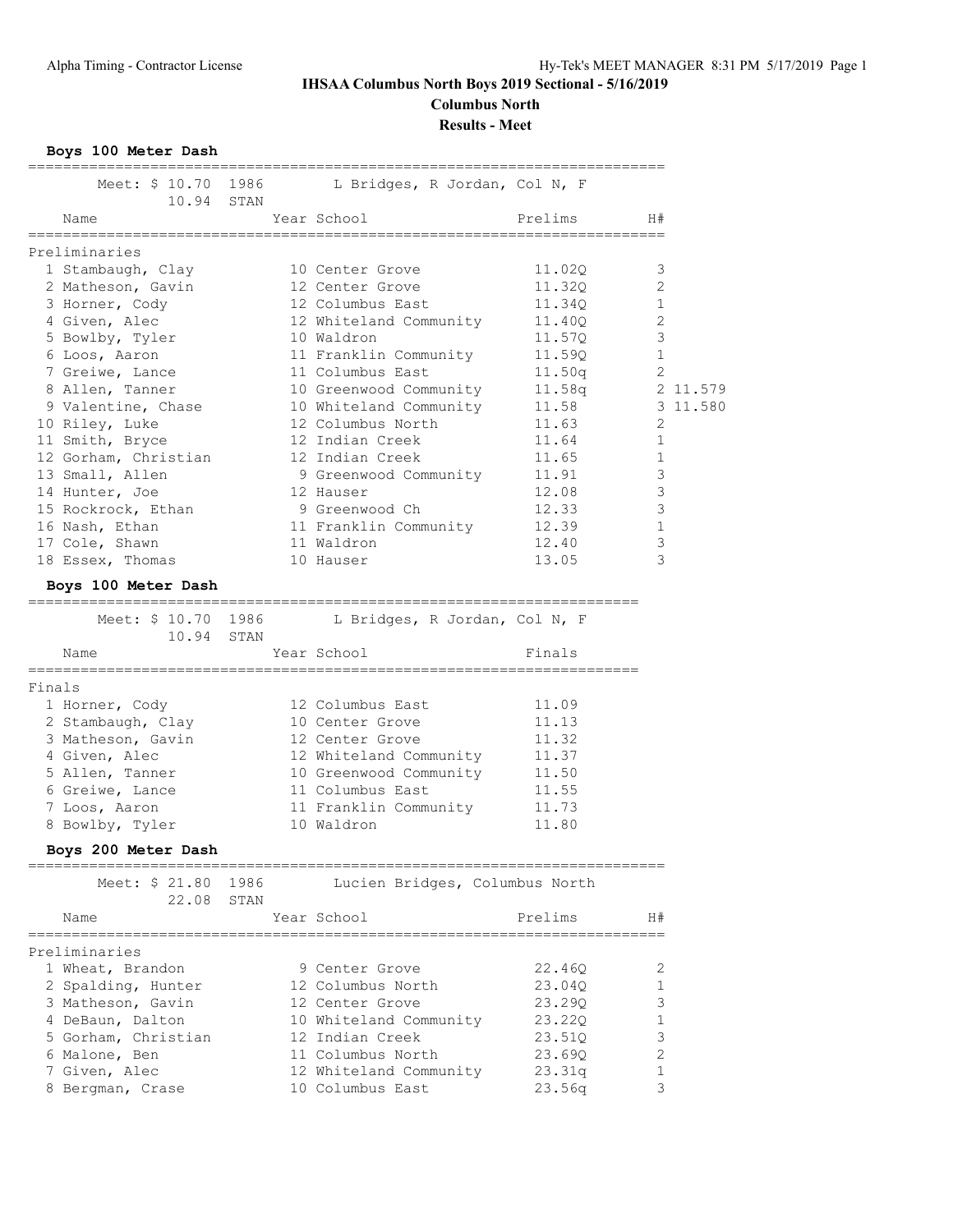## **IHSAA Columbus North Boys 2019 Sectional - 5/16/2019 Columbus North Results - Meet**

|        | Boys 200 Meter Dash     |              |                                |         |                |
|--------|-------------------------|--------------|--------------------------------|---------|----------------|
|        | 9 Duffy, Rocco          |              | 9 Columbus East                | 23.73   | 2              |
|        | 10 Wright, Brady        |              | 12 Greenwood Ch                | 23.98   | 2              |
|        | 11 Vigants, Emils       |              | 11 Hauser                      | 24.34   | $\mathbf{1}$   |
|        | 12 Haessig, Ethan       |              | 10 Greenwood Community         | 24.37   | $\mathbf 1$    |
|        | 13 Loos, Aaron          |              | 11 Franklin Community          | 24.74   | $\mathsf 3$    |
|        | 14 Rogers, Kyle         |              | 12 Greenwood Community         | 24.91   | $\mathbf{2}$   |
|        | 15 Schaub, Avery        |              | 11 Indian Creek                | 25.02   | $\mathbf{2}$   |
|        | 16 Cochrane, Eli        |              | 11 Franklin Community          | 25.40   | $\mathbf 1$    |
|        | 17 Lopez, Aleck         |              | 9 Hauser                       | 25.90   | $\mathbf{2}$   |
|        | 18 Cole, Shawn          |              | 11 Waldron                     | 26.19   | 3              |
|        | Boys 200 Meter Dash     |              |                                |         |                |
|        | Meet: \$ 21.80          | 1986         | Lucien Bridges, Columbus North |         |                |
|        | 22.08                   | STAN         |                                |         |                |
|        | Name                    |              | Year School                    | Finals  |                |
| Finals |                         |              |                                |         |                |
|        | 1 Wheat, Brandon        |              | 9 Center Grove                 | 22.31   |                |
|        | 2 Matheson, Gavin       |              | 12 Center Grove                | 22.97   |                |
|        | 3 Malone, Ben           |              | 11 Columbus North              | 23.00   |                |
|        | 4 Given, Alec           |              | 12 Whiteland Community         | 23.35   |                |
|        | 5 Bergman, Crase        |              | 10 Columbus East               | 23.43   |                |
|        | 6 DeBaun, Dalton        |              | 10 Whiteland Community         | 23.51   |                |
|        | 7 Gorham, Christian     |              | 12 Indian Creek                | 23.60   |                |
|        | 8 Spalding, Hunter      |              | 12 Columbus North              | 24.08   |                |
|        | Boys 400 Meter Dash     |              |                                |         |                |
|        | Meet: \$ 48.50<br>49.40 | 1985<br>STAN | Lee Bridges, Columbus North    |         |                |
|        | Name                    |              | Year School                    | Finals  | H#             |
|        | 1 Logan, Lex            |              | 12 Greenwood Community         | 50.28   | 3              |
|        | 2 Spalding, Hunter      |              | 12 Columbus North              | 51.23   | $\mathsf 3$    |
|        | 3 Ogega, Charlie        |              | 12 Center Grove                | 51.47   | $\mathsf 3$    |
|        | 4 Chandler, Seth        |              | 11 Columbus East               | 52.34   | $\mathsf 3$    |
|        | 5 Willham, Nick         |              | 12 Greenwood Community         | 52.61   | $\mathfrak{Z}$ |
|        | 6 Yazel, Jonah          |              | 11 Whiteland Community         | 52.85   | $\mathsf 3$    |
|        | 7 Ruble, Peyton         |              | 11 Franklin Community          | 53.22   | $\overline{c}$ |
|        | 8 Niccum, Ewan          |              | 10 Whiteland Community         | 53.41   | $\mathbf{2}$   |
|        | 9 Ryan, Sean            |              | 10 Columbus East               | 53.83   | 3              |
|        | 10 Gabehart, Brandon    |              | 9 Center Grove                 | 54.15   | $\mathbf{2}$   |
|        | 11 Purdy, David         |              | 12 Franklin Community          | 54.35   | 3              |
|        | 12 Stout, Zane          |              | 12 Greenwood Ch                | 54.37   | $\sqrt{2}$     |
|        | 13 Housand, Trey        |              | 9 Indian Creek                 | 55.14   | $\sqrt{2}$     |
|        | 14 Abfall, Noah         |              | 9 Columbus North               | 56.38   | $\mathbf{2}$   |
|        | 15 Lopez, Aleck         |              | 9 Hauser                       | 57.96   | $\mathbf 1$    |
|        | 16 Carter, Ian          |              | 11 Waldron                     | 59.93   | 1              |
|        | 17 Peoples, Jacob       |              | 12 Waldron                     | 1:08.40 | 1              |
|        |                         |              |                                |         |                |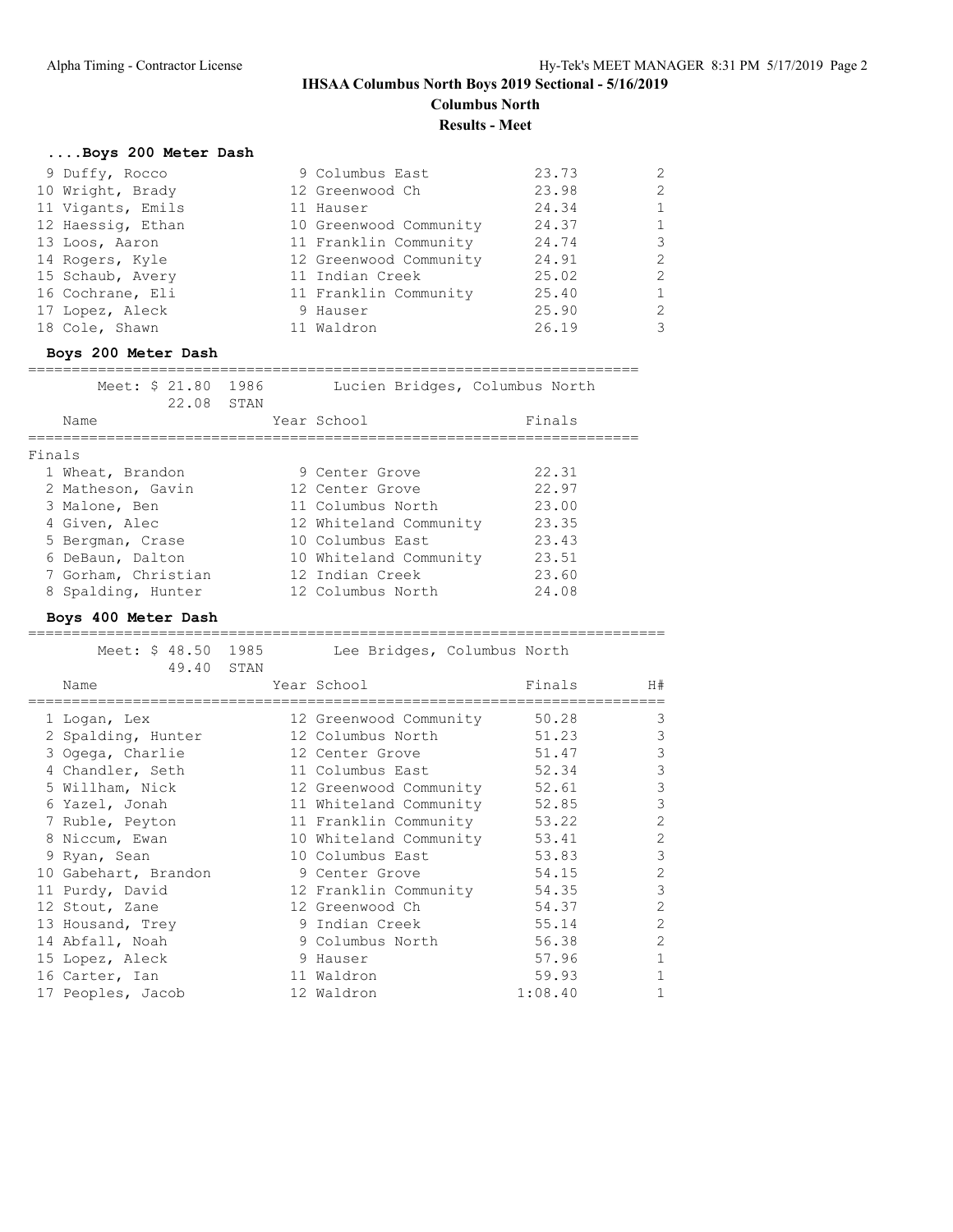### **IHSAA Columbus North Boys 2019 Sectional - 5/16/2019 Columbus North Results - Meet**

**Boys 800 Meter Run**

| $1:56.32$ STAN                                                         | Meet: \$ 1:55.20 2013 Luke Bertolet, Greenwood                |         |                |
|------------------------------------------------------------------------|---------------------------------------------------------------|---------|----------------|
| Name                                                                   | Year School                                                   | Finals  | H#             |
| 1 McCauley, Zachary                                                    | 12 Greenwood Community<br>59.108 (59.108) 1:59.289 (1:00.182) | 1:59.29 | 2              |
| 2 Martin, Sebastian 12 Center Grove                                    | 58.864 (58.864) 2:00.323 (1:01.460)                           | 2:00.33 | 2              |
| 3 Decker, Nate<br>$1:00.268$ $(1:00.268)$ $2:00.441$ $(1:00.174)$      | 12 Indian Creek                                               | 2:00.46 | 2              |
| 4 Pheifer, Ethan<br>58.900 (58.900)                                    | 10 Franklin Community<br>$2:00.755$ $(1:01.856)$              | 2:00.76 | 2              |
| 5 Horak, Sam<br>$1:00.384$ $(1:00.384)$                                | 12 Columbus North<br>$2:00.983$ $(1:00.600)$                  | 2:00.99 | $\overline{2}$ |
| 6 Littrell, Carson<br>59.918 (59.918)                                  | 11 Columbus North<br>$2:01.755$ $(1:01.838)$                  | 2:01.76 | 2              |
| 7 McCullough, Wyatt                                                    | 11 Franklin Community<br>59.550 (59.550) 2:01.943 (1:02.394)  | 2:01.95 | 2              |
| 8 VanCuren, Isaac<br>$2:02.463$ $(2:02.463)$                           | 12 Columbus East                                              | 2:02.47 | 2              |
| 9 Wilson, Nick<br>$1:00.188$ $(1:00.188)$ $2:05.853$ $(1:05.666)$      | 11 Center Grove                                               | 2:05.86 | 2              |
| 10 Spangler, Dalton<br>$1:02.132$ $(1:02.132)$                         | 11 Whiteland Community                                        | 2:07.49 | 2              |
| 11 Lister, Chris                                                       | 10 Indian Creek                                               | 2:08.73 | 2              |
| 12 Alford, Keith<br>$1:02.188$ $(1:02.188)$ $2:09.103$ $(1:06.916)$    | 11 Greenwood Community                                        | 2:09.11 | $\mathbf{1}$   |
| 13 Perkins, Michael<br>$1:01.962$ $(1:01.962)$ $2:10.013$ $(1:08.052)$ | 9 Whiteland Community                                         | 2:10.02 | $\mathbf{1}$   |
| 14 McGaha, Michael Garrett<br>$1:01.586$ $(1:01.586)$                  | 12 Columbus East<br>$2:13.849$ $(1:12.264)$                   | 2:13.85 | $\mathbf{1}$   |
| 15 Tearman, Will<br>$1:06.272$ $(1:06.272)$ $2:18.487$ $(1:12.216)$    | 11 Greenwood Ch                                               | 2:18.49 | $\mathbf 1$    |
| 16 Bowen, Brock<br>$1:15.096$ $(1:15.096)$ $2:34.083$ $(1:18.988)$     | 12 Waldron                                                    | 2:34.09 | $\mathbf 1$    |
| 17 Coy, Erik<br>$1:15.572$ $(1:15.572)$                                | 10 Hauser<br>2:34.541 (1:18.970)                              | 2:34.55 | $\mathbf{1}$   |

**Boys 1600 Meter Run**

| Meet: \$ 4:10.89 2003<br>$4:17.37$ STAN     |                                                                                               | Christian Wagner, Columbus North |                         |
|---------------------------------------------|-----------------------------------------------------------------------------------------------|----------------------------------|-------------------------|
| Name                                        | Year School                                                                                   | Finals                           |                         |
| 1 Newell, Matthew                           | 9 Columbus North 4:27.56                                                                      |                                  |                         |
|                                             | $1:10.844$ $(1:10.844)$ $2:21.003$ $(1:10.160)$ $3:27.854$ $(1:06.852)$ $4:27.558$ $(59.704)$ |                                  |                         |
| 2 Wilson, Nick                              | 11 Center Grove                                                                               | 4:28.44                          |                         |
|                                             | $1:10.350$ $(1:10.350)$ $2:20.365$ $(1:10.016)$ $3:26.888$ $(1:06.524)$                       |                                  | $4:28.432$ $(1:01.544)$ |
| 3 Kilbarger Stumpff, Reese 9 Columbus North |                                                                                               | 4:30.07                          |                         |
|                                             | $1:10.756$ $(1:10.756)$ $2:20.661$ $(1:09.906)$ $3:27.318$ $(1:06.658)$                       |                                  | $4:30.066$ $(1:02.748)$ |
| 4 Long, Mika                                | 12 Whiteland Community 4:31.97                                                                |                                  |                         |
|                                             | $1:10.146$ (1:10.146) 2:20.157 (1:10.012) 3:28.494 (1:08.338) 4:31.968 (1:03.474)             |                                  |                         |
| 5 Hargis, Andrew                            | 11 Franklin Community 4:34.56                                                                 |                                  |                         |
|                                             | $1:10.566$ (1:10.566) $2:20.537$ (1:09.972) $3:27.476$ (1:06.940) $4:34.552$ (1:07.076)       |                                  |                         |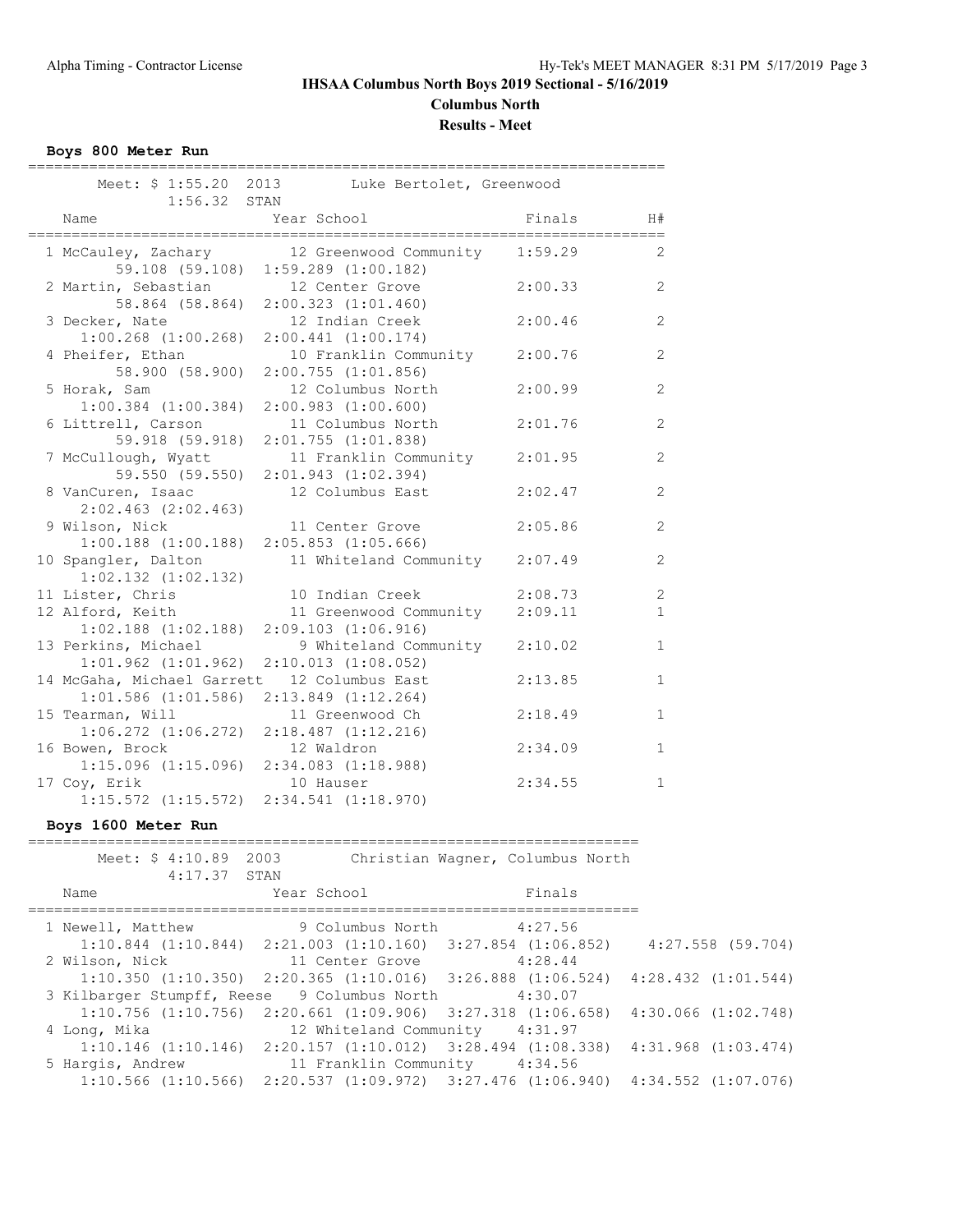**Columbus North**

#### **Results - Meet**

### **....Boys 1600 Meter Run**

| 6 Lindsay, Isaiah (12 Franklin Community (1:39.86)                                              |                                                                         |                                                                                                 |
|-------------------------------------------------------------------------------------------------|-------------------------------------------------------------------------|-------------------------------------------------------------------------------------------------|
|                                                                                                 |                                                                         | $1:10.502$ (1:10.502) $2:20.739$ (1:10.238) $3:29.278$ (1:08.540) $4:39.860$ (1:10.582)         |
| 7 Malik, Archit 11 Center Grove 4:43.86                                                         |                                                                         |                                                                                                 |
|                                                                                                 |                                                                         | $1:11.010$ $(1:11.010)$ $2:21.539$ $(1:10.530)$ $3:34.598$ $(1:13.060)$ $4:43.860$ $(1:09.262)$ |
| 8 Ault, Ryan 10 Hauser 4:49.43                                                                  |                                                                         |                                                                                                 |
|                                                                                                 |                                                                         | $1:11.604$ $(1:11.604)$ $2:21.983$ $(1:10.380)$ $3:35.292$ $(1:13.310)$ $4:49.425$ $(1:14.134)$ |
| 9 Williams, Eric 12 Whiteland Community 4:54.67                                                 |                                                                         |                                                                                                 |
| $1:11.372$ (1:11.372) $2:23.557$ (1:12.186) $4:54.657$ (2:31.101)                               |                                                                         |                                                                                                 |
| 10 Walter, Nicholas 11 Columbus East 4:57.58                                                    |                                                                         |                                                                                                 |
|                                                                                                 | $1:11.308$ (1:11.308) 2:25.159 (1:13.852) 4:57.577 (2:32.419)           |                                                                                                 |
| 11 Van Gorden, Kirk 10 Southwestern 5:00.83                                                     |                                                                         |                                                                                                 |
| 2:24.863 (2:24.863)                                                                             |                                                                         |                                                                                                 |
| 12 Trueblood, Ethan 10 Waldron 5:01.86                                                          |                                                                         |                                                                                                 |
|                                                                                                 | $1:11.888$ $(1:11.888)$ $2:23.995$ $(1:12.108)$ $5:01.851$ $(2:37.857)$ |                                                                                                 |
| 13 Poynter, Kurtis 9 Greenwood Community 5:08.72                                                |                                                                         |                                                                                                 |
| $2:27.601$ (2:27.601)                                                                           |                                                                         |                                                                                                 |
| 14 Walden, Hunter 12 Greenwood Community 5:26.09                                                |                                                                         |                                                                                                 |
| $2:28.571$ (2:28.571) 5:26.089 (2:57.519)                                                       |                                                                         |                                                                                                 |
| 15 Essex, Ben 10 Hauser 5:27.32                                                                 |                                                                         |                                                                                                 |
| 2:41.449 (2:41.449) 5:27.323 (2:45.875)                                                         |                                                                         |                                                                                                 |
| 16 Hertle, Colby 11 Columbus East 5:28.55                                                       |                                                                         |                                                                                                 |
|                                                                                                 |                                                                         | $1:16.282$ (1:16.282) 2:41.969 (1:25.688) 4:06.028 (1:24.060) 5:28.543 (1:22.516)               |
| 17 Monroe, Cristian 11 Southwestern 5:42.43                                                     |                                                                         |                                                                                                 |
| $1:17.010$ $(1:17.010)$ $2:42.193$ $(1:25.184)$ $4:10.400$ $(1:28.208)$ $5:42.429$ $(1:32.029)$ |                                                                         |                                                                                                 |
| 18 Holland, Seth 9 Edinburgh 8:23.28                                                            |                                                                         |                                                                                                 |
| $1:17.116$ $(1:17.116)$ $3:41.500$ $(2:24.385)$ $6:03.951$ $(2:22.451)$ $6:03.953$ $(0.002)$    |                                                                         |                                                                                                 |
|                                                                                                 |                                                                         |                                                                                                 |

#### **Boys 3200 Meter Run**

======================================================================

| Meet: \$ 8:53.80     | 2003 | Christian Waqner, Columbus North |          |
|----------------------|------|----------------------------------|----------|
| 9:19.38 STAN         |      |                                  |          |
| Name                 |      | Year School                      | Finals   |
|                      |      |                                  |          |
| 1 Jefferson, William |      | 10 Whiteland Community           | 9:33.23  |
| 2 James, Jacob       |      | 11 Waldron                       | 9:33.71  |
| 3 Sluys, John        |      | 12 Columbus North 9:38.58        |          |
| 4 Tucker, William    |      | 11 Franklin Community 10:09.81   |          |
| 5 Poludasu, Rishi    |      | 12 Columbus North 10:10.85       |          |
| 6 Long, Mika         |      | 12 Whiteland Community           | 10:13.30 |
| 7 Bixler, Andrew     |      | 12 Franklin Community            | 10:17.41 |
| 8 Malik, Archit      |      | 11 Center Grove                  | 10:29.32 |
| 9 Ault, Ryan         |      | 10 Hauser                        | 10:33.20 |
| 10 Galt, Aidan       |      | 10 Center Grove                  | 10:33.65 |
| 11 Watson, Conner    |      | 9 Greenwood Community            | 10:43.14 |
| 12 McCracken, Noah   |      | 10 Greenwood Community           | 11:19.10 |
| 13 Fenton, Jackson   |      | 10 Indian Creek                  | 11:57.04 |
| 14 Novreske, Matthew |      | 11 Columbus East                 | 12:03.52 |
| 15 Siefers, Conner   |      | 9 Indian Creek                   | 12:37.66 |
| 16 Sanchez, Victor   |      | 10 Hauser                        | 13:14.80 |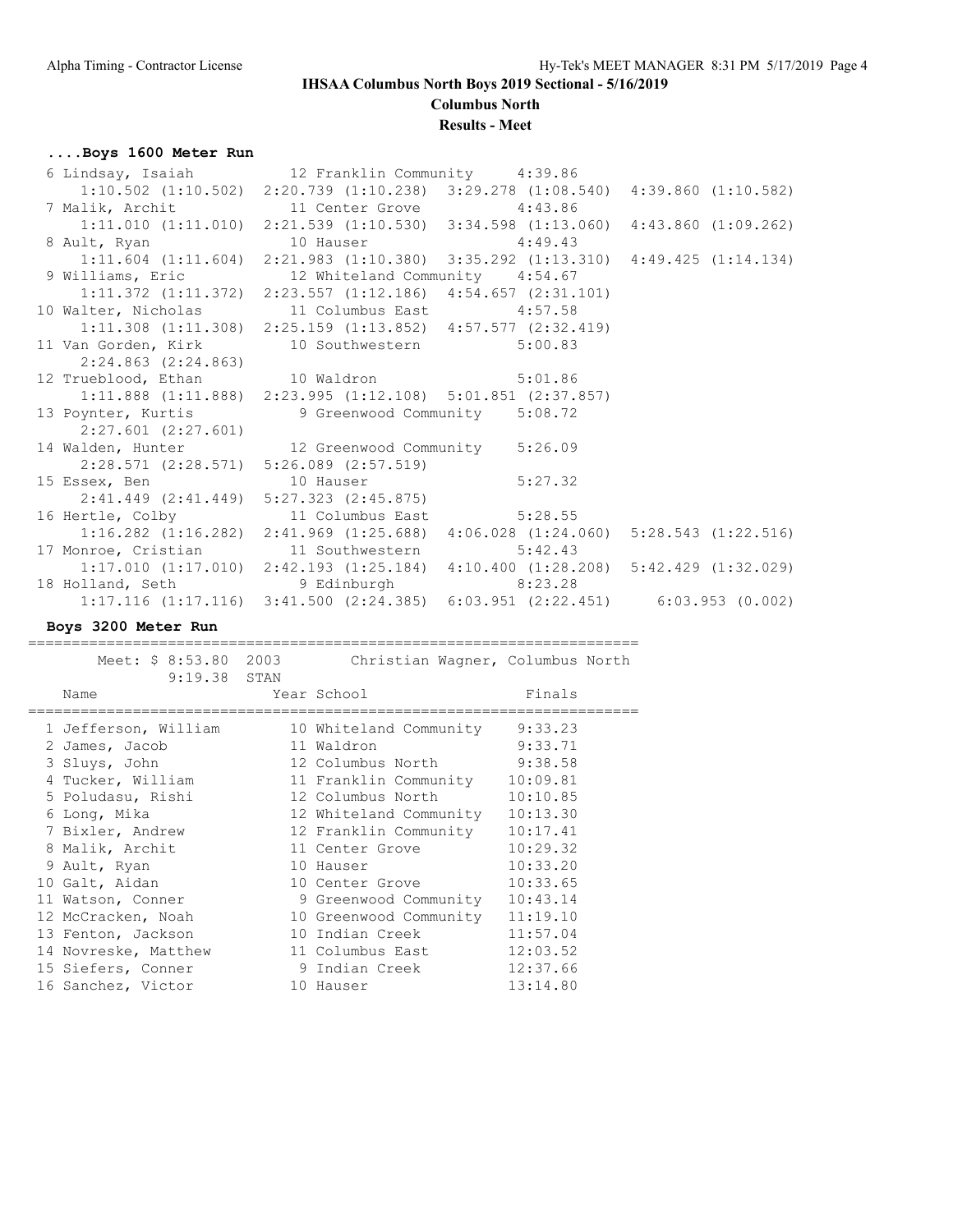### **IHSAA Columbus North Boys 2019 Sectional - 5/16/2019 Columbus North**

**Results - Meet**

**Boys 110 Meter Hurdles**

|        | ================                                   |      |              |                                                   |         |               |
|--------|----------------------------------------------------|------|--------------|---------------------------------------------------|---------|---------------|
|        | Meet: \$ 14.06 2014                                |      |              | Justin Veteto, Center Grove                       |         |               |
|        | 14.65<br>Name                                      | STAN |              | Year School                                       | Prelims | H#            |
|        |                                                    |      |              |                                                   |         |               |
|        | Preliminaries                                      |      |              |                                                   |         |               |
|        | 1 Goines, Jalen                                    |      |              | 11 Center Grove                                   | 15.54Q  | 3             |
|        | 2 Delp, Conner                                     |      |              | 10 Center Grove                                   | 15.59Q  | 2             |
|        | 3 Patton, Nick                                     |      |              | 12 Greenwood Community                            | 16.19Q  | $\mathbf{1}$  |
|        | 4 Malone, Ben                                      |      |              | 11 Columbus North                                 | 15.71Q  | $\mathcal{S}$ |
|        | 5 Brock, William                                   |      |              | 12 Whiteland Community                            | 16.66Q  | $\mathbf{1}$  |
|        | 6 Johnson, Nash                                    |      |              | 11 Columbus North                                 | 17.310  | $\mathbf{2}$  |
|        | 7 Williams, Ethan                                  |      |              | 10 Indian Creek                                   | 17.37q  | $\mathsf 3$   |
|        | 8 Hommell, Luke                                    |      |              | 10 Greenwood Community                            | 17.74q  | $\mathcal{S}$ |
|        | 9 Robinson, Travis                                 |      |              | 10 Whiteland Community                            | 18.22   | $\mathbf{1}$  |
|        | 10 Rupp, Owen                                      |      |              | 12 Columbus East                                  | 18.52   | $\mathbf{2}$  |
|        | 11 Yarling, Bailey                                 |      |              | 12 Waldron                                        | 18.73   | $\mathbf{2}$  |
|        | 12 Jones, Noah                                     |      |              | 12 Indian Creek                                   | 19.01   | $\mathcal{S}$ |
|        | 13 Doan, David                                     |      |              | 11 Franklin Community                             | 19.68   | $\mathbf{2}$  |
|        | 14 Steele, Forest                                  |      |              | 10 Hauser                                         | 19.76   | $\mathbf{1}$  |
|        | 15 Gregory, Christopher                            |      |              | 11 Franklin Community                             | 20.12   | $\mathbf{1}$  |
|        | 16 Cruse, Andrew                                   |      |              | 10 Greenwood Ch                                   | 20.20   | $\mathcal{S}$ |
|        | 17 Simpson, Garrett                                |      |              | 9 Columbus East                                   | 21.33   | $\mathbf{1}$  |
|        | Boys 110 Meter Hurdles                             |      |              |                                                   |         |               |
|        | Meet: \$ 14.06 2014                                |      |              | Justin Veteto, Center Grove                       |         |               |
|        | 14.65 STAN                                         |      |              |                                                   |         |               |
|        | Name                                               |      |              | Year School                                       | Finals  |               |
|        |                                                    |      |              |                                                   |         |               |
| Finals |                                                    |      |              |                                                   |         |               |
|        | 1 Patton, Nick                                     |      |              | 12 Greenwood Community                            | 15.00   |               |
|        | 2 Malone, Ben                                      |      |              | 11 Columbus North                                 | 15.46   |               |
|        | 3 Goines, Jalen                                    |      |              | 11 Center Grove                                   | 15.50   |               |
|        | 4 Delp, Conner                                     |      |              | 10 Center Grove                                   | 15.66   |               |
|        | 5 Brock, William                                   |      |              | 12 Whiteland Community 16.41<br>11 Columbus North |         |               |
|        | 6 Johnson, Nash                                    |      |              |                                                   | 17.02   |               |
|        | 7 Williams, Ethan                                  |      |              | 10 Indian Creek                                   | 17.21   |               |
|        | 8 Hommell, Luke                                    |      |              | 10 Greenwood Community                            | 17.98   |               |
|        | Boys 300 Meter Hurdles<br>======================== |      | ============ |                                                   |         |               |
|        | Meet: \$ 37.55                                     | 2013 |              | Conner Stapleton, Center Grove                    |         |               |
|        | 39.01                                              | STAN |              |                                                   |         |               |
|        | Name                                               |      |              | Year School                                       | Finals  | H#            |
|        | 1 Hohlt, Sam                                       |      |              | 12 Center Grove                                   | 39.80   | 3             |
|        | 2 Delp, Conner                                     |      |              | 10 Center Grove                                   | 40.51   | 3             |
|        | 3 Rupp, Owen                                       |      |              | 12 Columbus East                                  | 41.07   | 3             |
|        | 4 Brock, William                                   |      |              | 12 Whiteland Community                            | 42.65   | $\mathsf 3$   |
|        | 5 Robinson, Travis                                 |      |              | 10 Whiteland Community                            | 43.27   | $\mathsf 3$   |
|        | 6 Kestler, Noah                                    |      |              | 12 Columbus North                                 | 43.70   | $\mathsf{3}$  |
|        | 7 Lawson, Felix                                    |      |              | 11 Columbus North                                 | 44.04   | $\mathsf 3$   |
|        | 8 Kissell, Broc                                    |      |              | 12 Southwestern                                   | 44.56   | 3             |

 9 Jones, Noah 12 Indian Creek 45.52 2 10 Doan, David 11 Franklin Community 46.02 2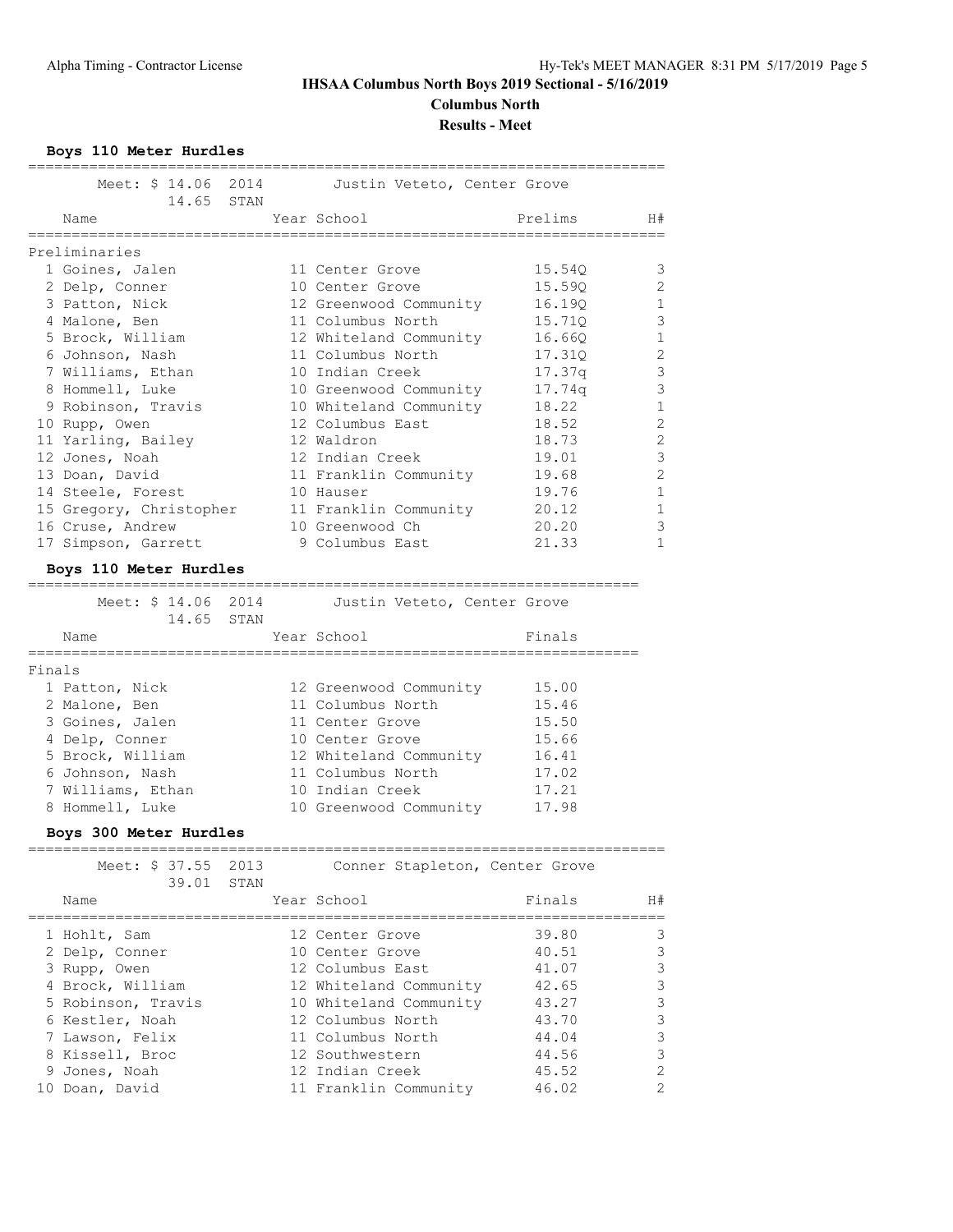#### **IHSAA Columbus North Boys 2019 Sectional - 5/16/2019 Columbus North**

**Results - Meet**

### **....Boys 300 Meter Hurdles**

| 11 Hommell, Luke        | 10 Greenwood Community | 46.08 |               |
|-------------------------|------------------------|-------|---------------|
| 12 Gregory, Christopher | 11 Franklin Community  | 46.48 | $\mathcal{L}$ |
| 13 Williams, Ethan      | 10 Indian Creek        | 47.03 | $\mathcal{L}$ |
| 14 Cruse, Andrew        | 10 Greenwood Ch        | 48.05 | $\mathcal{L}$ |
| 15 Yarling, Bailey      | 12 Waldron             | 48.26 | $\mathcal{P}$ |
| 16 Weaver, Keeqgann     | 11 Southwestern        | 48.34 |               |
| 17 Steele, Forest       | 10 Hauser              | 48.48 | $\mathcal{P}$ |
| 18 Simpson, Garrett     | 9 Columbus East        | 48.90 |               |
| 19 Patrick, Edward      | 10 Waldron             | 49.88 |               |

#### **Boys 4x100 Meter Relay**

#### =========================================================================

| Meet: \$ 42.59 2017 |  | Columbus North, Columbus North          |    |
|---------------------|--|-----------------------------------------|----|
|                     |  | C Bandy, D Hunter, J Flemmons, M Burton |    |
| 42.54 STAN          |  |                                         |    |
| School              |  | Finals                                  | H# |
|                     |  |                                         |    |

| 1 Center Grove                | 42.68 |  |
|-------------------------------|-------|--|
| 2 Whiteland Community         | 43.56 |  |
| 3 Columbus North              | 43.66 |  |
| 4 Columbus East               | 44.20 |  |
| 5 Indian Creek                | 44.96 |  |
| 6 Greenwood Community         | 45.26 |  |
| 7 Greenwood Christian Academy | 47.01 |  |
| 8 Franklin Community          | 47.95 |  |
| Waldron                       | 51.66 |  |

#### **Boys 4x400 Meter Relay**

=========================================================================

| Meet: \$ 3:20.52 2013<br>$3:20.44$ STAN | Center Grove, Center Grove<br>C Stapleton, M Swann, E Tandy, J Veteto |         |                |
|-----------------------------------------|-----------------------------------------------------------------------|---------|----------------|
| School                                  |                                                                       | Finals  | H#             |
| 1 Center Grove                          |                                                                       | 3:28.43 | 2              |
| 2 Greenwood Community                   |                                                                       | 3:30.06 | $\overline{2}$ |
| 3 Columbus East                         |                                                                       | 3:32.44 | $\overline{2}$ |
| 4 Columbus North                        |                                                                       | 3:34.78 | $\overline{2}$ |
| 5 Whiteland Community                   |                                                                       | 3:36.52 | $\overline{2}$ |
| 6 Franklin Community                    |                                                                       | 3:42.12 | $\overline{2}$ |
| 7 Greenwood Christian Academy           |                                                                       | 3:46.52 | 1              |
| 8 Hauser                                |                                                                       | 3:46.54 |                |
| 9 Waldron                               |                                                                       | 3:56.66 |                |
|                                         |                                                                       |         |                |

#### **Boys 4x800 Meter Relay**

| Meet: \$ 7:52.07 2010 | C Kelsey, A Beiriger, G Ocasio, A Diehn | Columbus North, Columbus North                                                                  |  |
|-----------------------|-----------------------------------------|-------------------------------------------------------------------------------------------------|--|
| $7:53.43$ STAN        |                                         |                                                                                                 |  |
| School                |                                         | Finals                                                                                          |  |
|                       |                                         |                                                                                                 |  |
| 1 Columbus North      |                                         | 8:03.76                                                                                         |  |
|                       |                                         | $2:05.742$ (2:05.742) $4:04.685$ (1:58.943) $6:04.152$ (1:59.467) $8:03.754$ (1:59.603)         |  |
| 2 Franklin Community  |                                         | 8:05.15                                                                                         |  |
|                       |                                         | $2:03.404$ $(2:03.404)$ $4:05.083$ $(2:01.679)$ $6:04.516$ $(1:59.433)$ $8:05.150$ $(2:00.635)$ |  |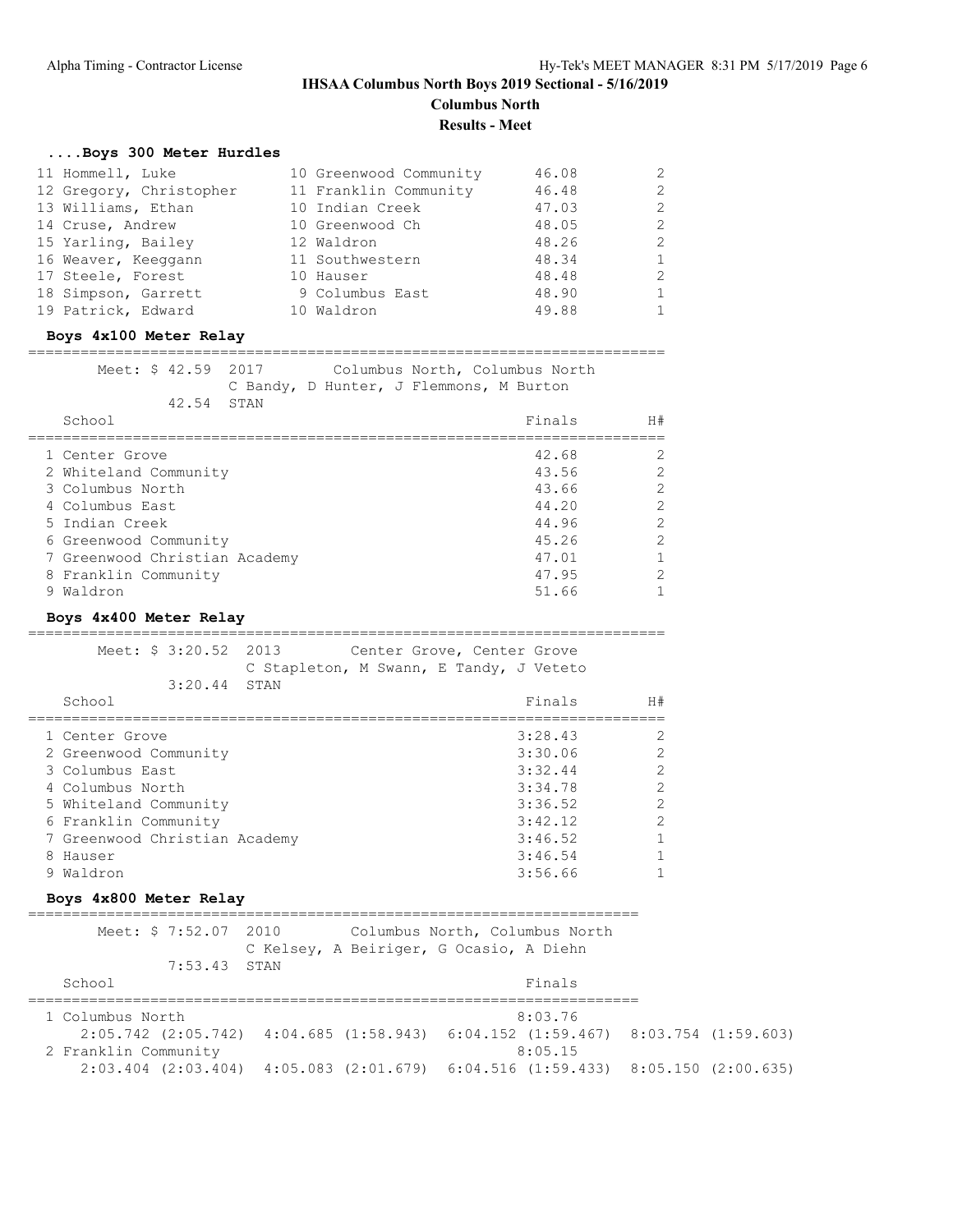**Columbus North**

**Results - Meet**

### **....Boys 4x800 Meter Relay**

| 3 Whiteland Community   |  | 8:28.35                                                                                         |  |
|-------------------------|--|-------------------------------------------------------------------------------------------------|--|
|                         |  | $2:04.994$ $(2:04.994)$ $4:11.141$ $(2:06.147)$ $6:19.842$ $(2:08.701)$ $8:28.342$ $(2:08.501)$ |  |
| 4 Center Grove          |  | 8:36.61                                                                                         |  |
|                         |  | $2:05.928$ $(2:05.928)$ $4:14.573$ $(2:08.645)$ $6:25.032$ $(2:10.459)$ $8:36.608$ $(2:11.577)$ |  |
| 5 Columbus East         |  | 8:48.38                                                                                         |  |
| $2:10.226$ $(2:10.226)$ |  | $4:32.611$ $(2:22.385)$ $6:43.471$ $(2:10.861)$ $8:48.378$ $(2:04.907)$                         |  |
| 6 Greenwood Community   |  | 8:54.59                                                                                         |  |
| $2:10.198$ $(2:10.198)$ |  | $4:22.945$ (2:12.747) 6:40.755 (2:17.811) 8:54.582 (2:13.827)                                   |  |

======================================================================

#### **Boys High Jump**

| $6 - 04.50$ STAN                                                                                             | Meet: \$ 6-09.50 1987 Jeff Smith, Greenwood |                                 |
|--------------------------------------------------------------------------------------------------------------|---------------------------------------------|---------------------------------|
| Name                                                                                                         | Year School                                 | Finals                          |
| 1 Terrell, Preston 10 Columbus North<br>$5-08$ $5-10$ $6-00$ $6-01$ $6-02$ $6-03$ $6-04.50$ $6-06$ $6-07.50$ | P O O P O P XXO O XXX                       | $6-06.00$ STAN                  |
| 2 Drake, Drew<br>5-08 5-10 6-00 6-01 6-02 6-03 6-04.50<br>0 0 0 0 XO P XXX                                   |                                             | 11 Southwestern 6-02.00         |
| 3 Keith, Jake<br>5-08 5-10 6-00 6-01 6-02 6-03 6-04.50<br>P O O P XXO P XXX                                  | 12 Center Grove                             | $J6 - 02.00$                    |
| 4 Bragg, John<br>$5 - 08$ $5 - 10$ $6 - 00$ $6 - 01$<br>O O XO XXX                                           | 11 Hauser                                   | $6 - 00.00$                     |
| 5 Lloyd, Anthony<br>$5 - 08$ $5 - 10$ $6 - 00$ $6 - 01$<br>O O XXO XXX                                       | 9 Columbus East                             | J6-00.00                        |
| 6 Williams, Ethan<br>$5 - 08$ $5 - 10$ $6 - 00$ $6 - 01$<br>O XO XXO XXX                                     | 10 Indian Creek                             | J6-00.00                        |
| 7 Gentry, Zander<br>$5 - 08$ $5 - 10$ $6 - 00$<br>O XO XXX                                                   |                                             | 11 Columbus East 5-10.00        |
| 8 Aaron, Spencer<br>$5 - 08$ $5 - 10$ $6 - 00$<br>XO XXO XXX                                                 |                                             | 11 Greenwood Community J5-10.00 |
| 9 Rogers, Kyle<br>$5 - 08$ $5 - 10$<br>O XXX                                                                 |                                             | 12 Greenwood Community 5-08.00  |
| 9 Larence, Trevor<br>$5 - 08$ $5 - 10$<br>O XXX                                                              |                                             | 12 Whiteland Community 5-08.00  |
| 11 Warner, Caden<br>$5 - 08$ $5 - 10$<br>XO XXX                                                              |                                             | 9 Franklin Community J5-08.00   |
| -- Sullivan, Maxwell 9 Whiteland Community<br>$5 - 08$<br>XXX                                                |                                             | NH                              |
| -- Trusina, Jakub<br>$5 - 08$<br>XXX                                                                         | 10 Columbus North                           | NH                              |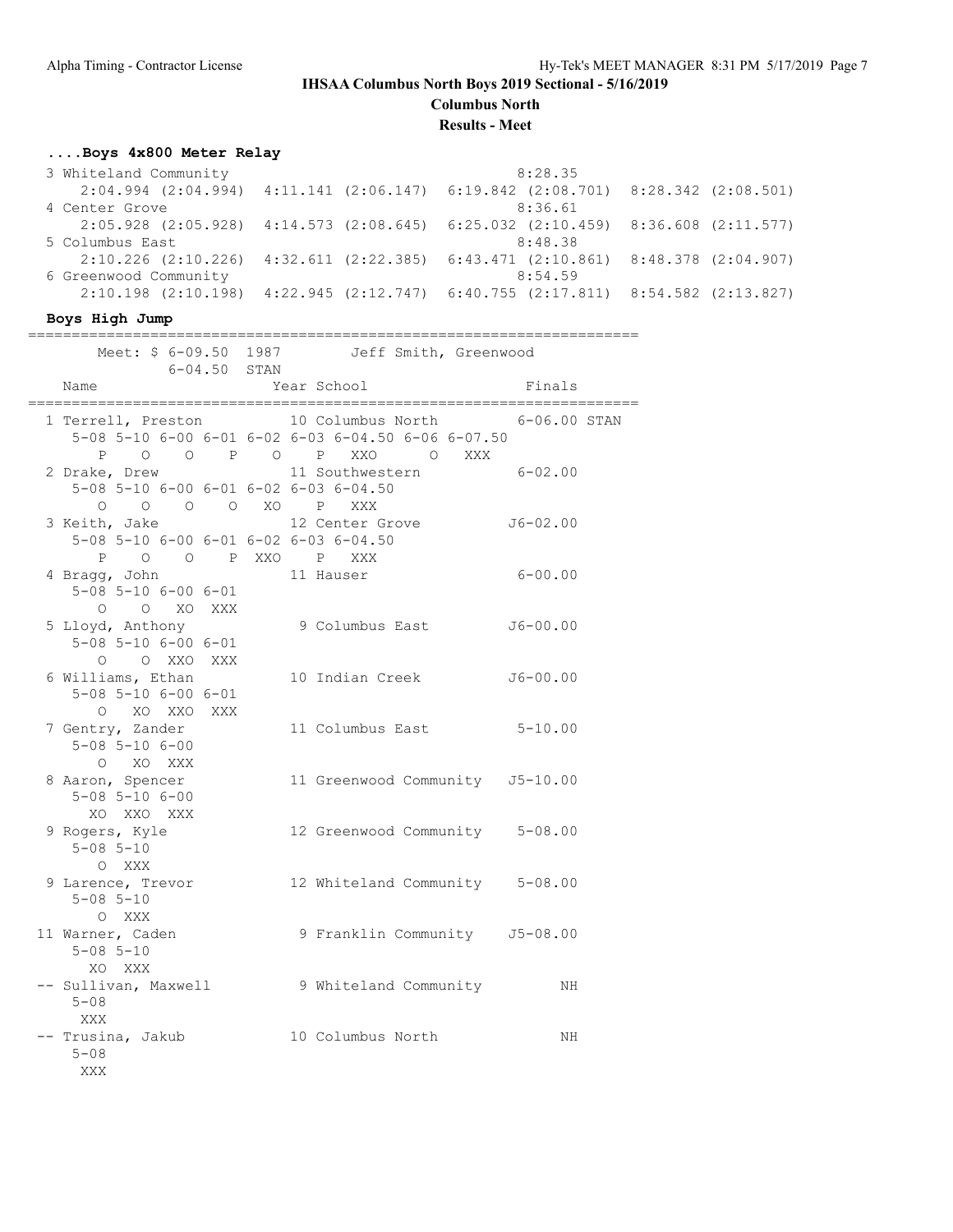#### **Columbus North**

**Results - Meet**

### **....Boys High Jump**

| -- Roehling, Lucas | 12 Center Grove | NΗ |
|--------------------|-----------------|----|
| $5 - 08$           |                 |    |
| XXX                |                 |    |
| -- Apgar, George   | 12 Greenwood Ch | NΗ |
| $5 - 08$           |                 |    |
| XXX                |                 |    |

#### **Boys Pole Vault**

======================================================================

|          |                            |               |                                                                                                 |  | Meet: \$ 15-06 2009 Tanney Riley, Center Grove                                  |  |     |  |
|----------|----------------------------|---------------|-------------------------------------------------------------------------------------------------|--|---------------------------------------------------------------------------------|--|-----|--|
| Name     |                            | 14-04.00 STAN |                                                                                                 |  | Year School Finals                                                              |  |     |  |
|          |                            |               |                                                                                                 |  | 1 Frazier, Matthew 12 Franklin Community 13-08.00                               |  |     |  |
|          |                            |               |                                                                                                 |  | 8-00 8-06 9-00 9-06 10-00 10-06 11-00 11-06 12-00 12-06 13-00 13-04 13-08 14-00 |  |     |  |
|          |                            |               |                                                                                                 |  | P P P P P P P P P XO O XO O XXX                                                 |  |     |  |
|          |                            |               |                                                                                                 |  | 2 Line, Nate $12$ Center Grove $13-00.00$                                       |  |     |  |
|          |                            |               |                                                                                                 |  | 8-00 8-06 9-00 9-06 10-00 10-06 11-00 11-06 12-00 12-06 13-00 13-04             |  |     |  |
|          |                            |               |                                                                                                 |  | P P P P P P P P P P O XXX                                                       |  |     |  |
|          |                            |               |                                                                                                 |  | 3 Brown, Jacob 11 Whiteland Community J13-00.00                                 |  |     |  |
|          |                            |               |                                                                                                 |  | 8-00 8-06 9-00 9-06 10-00 10-06 11-00 11-06 12-00 12-06 13-00 13-04             |  |     |  |
|          |                            |               |                                                                                                 |  | P P P P P P XO O XO O XO                                                        |  | XXX |  |
|          |                            |               |                                                                                                 |  | 4 Singleton, Desmen 10 Whiteland Community J13-00.00                            |  |     |  |
|          |                            |               |                                                                                                 |  | 8-00 8-06 9-00 9-06 10-00 10-06 11-00 11-06 12-00 12-06 13-00 13-04             |  |     |  |
|          |                            |               |                                                                                                 |  | P P P P P P P O O XO XXO XO XXX                                                 |  |     |  |
|          |                            |               |                                                                                                 |  | 5 Hadden, Brendan 12 Center Grove 12-06.00                                      |  |     |  |
|          |                            |               |                                                                                                 |  | 8-00 8-06 9-00 9-06 10-00 10-06 11-00 11-06 12-00 12-06 13-00                   |  |     |  |
|          |                            |               |                                                                                                 |  | P P P P P P P P O O O XXX                                                       |  |     |  |
|          |                            |               |                                                                                                 |  | 6 Creech, Gauge 12 Franklin Community 12-00.00                                  |  |     |  |
|          |                            |               |                                                                                                 |  | 8-00 8-06 9-00 9-06 10-00 10-06 11-00 11-06 12-00 12-06                         |  |     |  |
|          |                            |               |                                                                                                 |  | P P P P O XO O XO XO XXX                                                        |  |     |  |
|          |                            |               |                                                                                                 |  | 7 Baker, Jared 12 Columbus East 10-00.00                                        |  |     |  |
|          |                            |               | 8-00 8-06 9-00 9-06 10-00 10-06<br>$\begin{matrix} 0 & 0 & 0 & 0 & 0 & \text{XXX} \end{matrix}$ |  |                                                                                 |  |     |  |
|          |                            |               |                                                                                                 |  | 8 Reedy, Carson 11 Columbus North J10-00.00                                     |  |     |  |
|          |                            |               | 8-00 8-06 9-00 9-06 10-00 10-06                                                                 |  |                                                                                 |  |     |  |
|          |                            |               | P P O O XO XXX                                                                                  |  |                                                                                 |  |     |  |
|          |                            |               |                                                                                                 |  | 9 Spalding, Brayden 9 Columbus North 8-06.00                                    |  |     |  |
|          | $8 - 00$ $8 - 06$ $9 - 00$ |               |                                                                                                 |  |                                                                                 |  |     |  |
|          |                            | O XO XXX      |                                                                                                 |  |                                                                                 |  |     |  |
|          |                            |               |                                                                                                 |  | -- Edgecomb, Gavin 9 Columbus East NH                                           |  |     |  |
| $8 - 00$ |                            |               |                                                                                                 |  |                                                                                 |  |     |  |
| XXX      |                            |               |                                                                                                 |  |                                                                                 |  |     |  |
|          |                            |               |                                                                                                 |  |                                                                                 |  |     |  |

#### **Boys Long Jump**

| Meet: \$ 23-06.50 1987<br>$22 - 04.75$ STAN | Jeff Smith, Greenwood                                                                                                                                               |              |
|---------------------------------------------|---------------------------------------------------------------------------------------------------------------------------------------------------------------------|--------------|
| Name                                        | Year School                                                                                                                                                         | Finals       |
| 1 Bergman, Crase<br>2 DeBaun, Dalton        | 10 Columbus East<br>$21-05.25$ $20-11.75$ $19-03.25$ $21-04.25$ $20-08$ $20-08$<br>10 Whiteland Community 21-04.25<br>19-03.25 FOUL FOUL 20-00.50 20-10.50 21-04.25 | $21 - 05.25$ |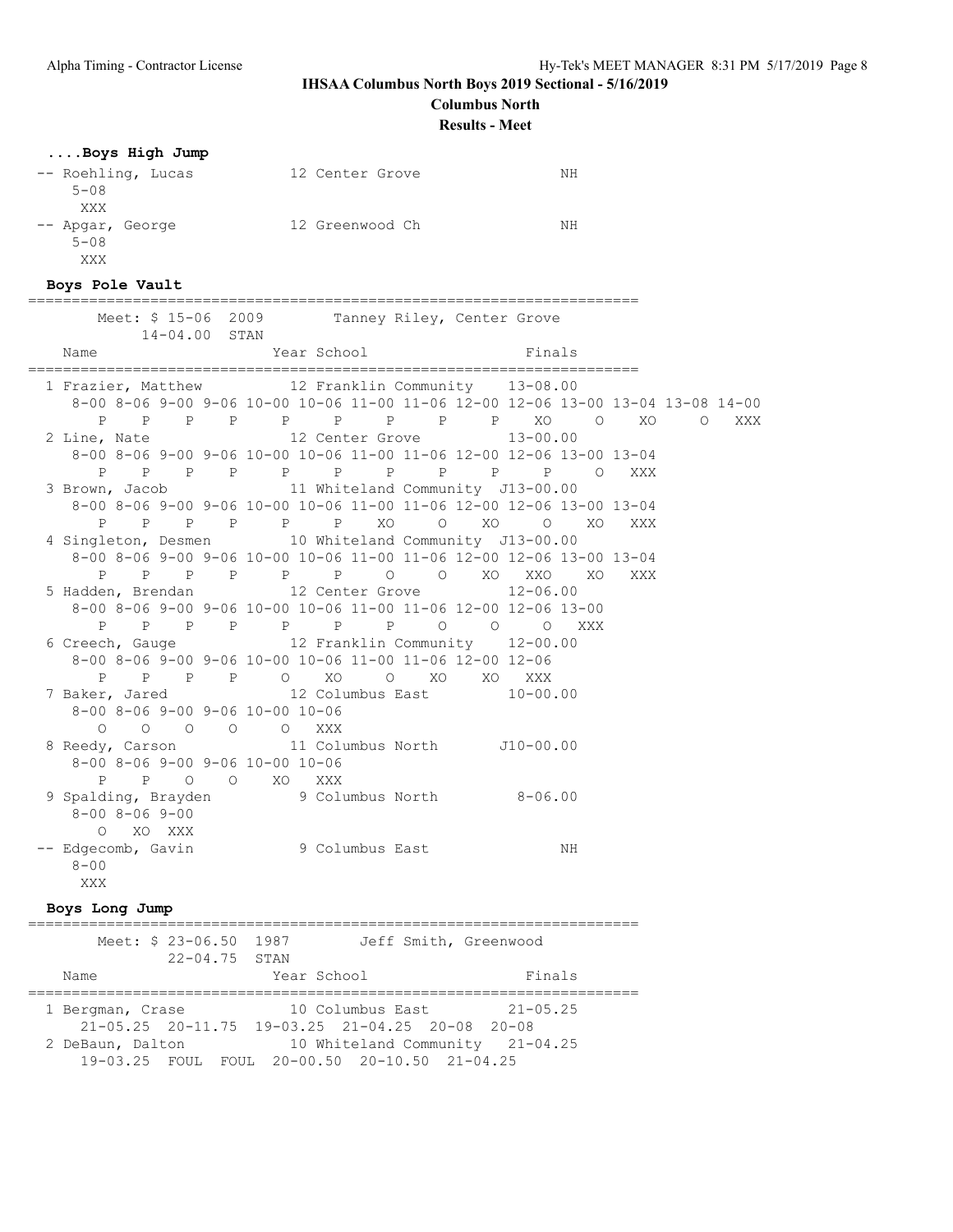# **Columbus North**

# **Results - Meet**

### **....Boys Long Jump**

| 3 Roehling, Lucas 12 Center Grove                  |                       | $21 - 03.50$ |
|----------------------------------------------------|-----------------------|--------------|
| 20-11 20-09.75 FOUL 21-02.50 21-00 21-03.50        |                       |              |
| 4 Keith, Jake 12 Center Grove 20-06.25             |                       |              |
| FOUL FOUL 20-01 20-06.25 FOUL FOUL                 |                       |              |
| 5 Bowlby, Tyler 10 Waldron 20-02.50                |                       |              |
| 19-11.75 19-09.75 20-00.25 PASS 20-02.50 FOUL      |                       |              |
| 6 Terrell, Preston 10 Columbus North 19-09.25      |                       |              |
| PASS 19-09.25 PASS PASS PASS 19-08.25              |                       |              |
| 7 Thomas, Tristan 10 Whiteland Community 19-05.50  |                       |              |
| 19-05.50 18-05.75 17-07 18-01.75 18-03.25 17-09    |                       |              |
| 8 Mathena, Jesse 12 Southwestern 19-03.75          |                       |              |
| 19-03.75 PASS PASS PASS 18-05.75 17-08             |                       |              |
| 9 Wright, Brady 12 Greenwood Ch 18-10.75           |                       |              |
| 18-07.25 18-06.50 18-09.75 17-09 18-00.25 18-10.75 |                       |              |
| 10 Hunter, Joe 12 Hauser<br>19 08 50               |                       | $18 - 08.50$ |
| $18 - 08.50$                                       |                       |              |
| 11 Pierce, Jacob 10 Columbus East                  |                       | $18 - 05.00$ |
| 18-05 18-00.50 17-11.75                            |                       |              |
| 12 Gorham, Jordan 10 Indian Creek 17-09.25         |                       |              |
| 17-09.25 FOUL 17-08.75                             |                       |              |
| 13 Rogers, Kyle 12 Greenwood Community 17-03.50    |                       |              |
| 17-01 17-03.50 14-05.25                            |                       |              |
| 14 Brazelton, Joey 11 Greenwood Community          |                       | $17 - 01.25$ |
| $17 - 01.25$ x                                     |                       |              |
| 15 Cochrane, Eli                                   | 11 Franklin Community | $16 - 11.00$ |
| 16-11 15-06.50 15-07.25                            |                       |              |
| 16 McDaniel, Isaiah 10 Hauser                      |                       | $16 - 09.50$ |
| $16-09.50$ $16-07$ $16-07.25$                      |                       |              |
| 17 Hager, Matthew 9 Columbus North                 |                       | $16 - 05.00$ |
| 16-05 15-11.25 15-02.75                            |                       |              |
| 18 Tearman, Will 31 Greenwood Ch                   |                       | $14 - 09.00$ |
| $14-07.50$ $14-02.75$ $14-09$                      |                       |              |

### **Boys Shot Put**

| Meet: \$ 59-09.50 1979                                      |  | Kelly McCory, Jennings County |
|-------------------------------------------------------------|--|-------------------------------|
| 53-05.50 STAN                                               |  |                               |
| Year School<br>Name                                         |  | <b>Example 18</b> Finals      |
| 1 Smith, Tucker 9 Columbus North 57-09.00 STAN              |  |                               |
| 57-01 56-00.50 57-09 56-00.50 56-00 57-04                   |  |                               |
| 2 Steele, Carson 10 Center Grove 48-08.00                   |  |                               |
| 42-01 FOUL 48-08 44-10 48-02 46-05.50                       |  |                               |
| 3 Sandusky, David 10 Columbus North 46-04.00                |  |                               |
| $44-09.50$ $45-08$ $46-00.50$ $44-07$ $46-04$ $44-07.50$    |  |                               |
| 4 Cox, Jordan 9 Center Grove 46-01.50                       |  |                               |
| $43-11$ $45-07.50$ $44-02.50$ $43-07.50$ $46-01.50$ $41-01$ |  |                               |
| 5 Havens, Matthew 11 Whiteland Community 45-08.00           |  |                               |
| 44-11 FOUL 44-06 44-10 45-08 FOUL                           |  |                               |
| 6 Montgomery, Will 32 Waldron                               |  | 45-04.00                      |
| FOUL 42-06 43-01 43-08.50 45-04 43-02                       |  |                               |
| 7 Woolner, James 12 Whiteland Community 43-10.50            |  |                               |
| 43-10.50 42-10.50 FOUL FOUL 42-08 42-04                     |  |                               |
| 8 McClure, Blake 12 Southwestern                            |  | 43-00.00                      |
| 41-09.50 42-02.50 43-00 FOUL 39-11 FOUL                     |  |                               |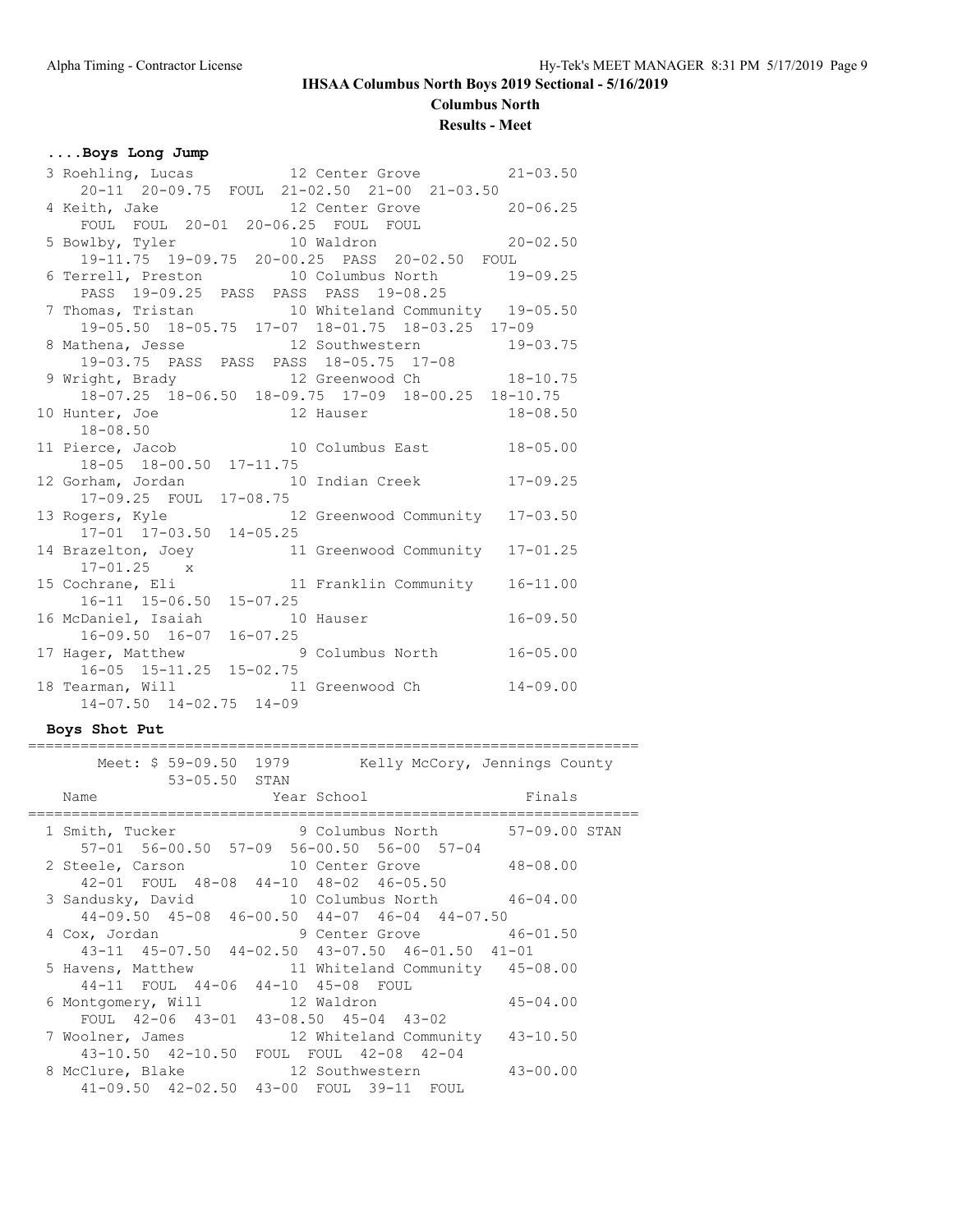**Columbus North**

#### **Results - Meet**

#### **....Boys Shot Put**

| 9 Bene, Daylon                                     | 10 Greenwood Community 41-11.00 |              |
|----------------------------------------------------|---------------------------------|--------------|
| 41-02.50 41-11 40-06 40-09.50 39-11 41-03.50       |                                 |              |
| 10 Mayhew, Dylan 50 9 Greenwood Community 41-09.50 |                                 |              |
| $40 - 03$ $40 - 06$ $41 - 09.50$                   |                                 |              |
| 11 Neathery, Aidan                                 | 9 Indian Creek                  | $40 - 00.50$ |
| 38-11 39-02 40-00.50                               |                                 |              |
| 12 Schmidt, Kaalob 11 Columbus East                |                                 | $39 - 02.50$ |
| 39-02.50 FOUL FOUL                                 |                                 |              |
| 13 Couch, Brendan 11 Franklin Community 38-10.50   |                                 |              |
| 37-01.50 37-10 38-10.50                            |                                 |              |
| 14 Wagner, Jacob 3 Franklin Community              |                                 | $38 - 08.50$ |
| FOUL FOUL 38-08.50                                 |                                 |              |
| 15 Hilderbrand, Hunter 11 Columbus East            |                                 | $38 - 07.50$ |
| $37-05$ $38-07.50$ $37-11$                         |                                 |              |
| 16 Tucker, Matthew 12 Southwestern                 |                                 | $38 - 06.50$ |
| 38-06.50 FOUL 38-05                                |                                 |              |
| 17 Siegfred, Keegan 11 Indian Creek                |                                 | $37 - 07.50$ |
| 36-02.50 37-01 37-07.50                            |                                 |              |
| 18 Coy, Erik 10 Hauser                             |                                 | $30 - 03.00$ |
| $30 - 03$ $29 - 10$ $29 - 01.50$                   |                                 |              |
| 19 Scott, Cameron 10 Hauser                        |                                 | $30 - 00.50$ |
| 28-00 28-04.50 30-00.50                            |                                 |              |
| -- Williams, Dalen 11 Waldron                      |                                 | FOUL         |
| FOUL FOUL FOUL                                     |                                 |              |

#### **Boys Discus Throw**

Meet: \$ 188-04 1979 Kelly McCory, Jennings County 159-10 STAN Name **The Year School** Finals ====================================================================== 1 Williams, Dalen 11 Waldron 151-05.00 151-05 144-00 FOUL 145-08 146-11 FOUL 2 Booker, Austin 10 Center Grove 146-07.00 FOUL FOUL 124-04 128-00 131-09 146-07 3 Brooks, Evan 11 Center Grove 145-10.00 139-03 145-10 133-08 135-09 135-11 138-10 4 Beers, Logan 11 Whiteland Community 143-05.00 119-04 132-01 143-05 132-02 139-04 140-04 5 Sevier, Garrett 12 Whiteland Community 138-05.00 128-04 128-05 126-09 FOUL 138-05 116-11 6 Sandusky, David 10 Columbus North 137-07.00 137-07 136-03 FOUL 127-05 FOUL FOUL 7 Neathery, Aidan 9 Indian Creek 132-07.00 122-07 FOUL 132-07 FOUL 114-01 119-00 8 Montgomery, Will 12 Waldron 129-02.00 118-03 127-09 129-02 122-04 118-09 121-06 9 Gardner, Brayden 9 Greenwood Community 122-05.00 109-06 122-05 119-07 120-06 99-10 98-09 10 Heichelbech, Eli 12 Columbus North 118-10.00 118-10 112-03 FOUL 11 Sitterding, Jacob 12 Columbus East 112-01.00 106-08 109-05 112-01 12 Seet, Connor 10 Franklin Community 109-06.00 FOUL 109-06 97-06

======================================================================